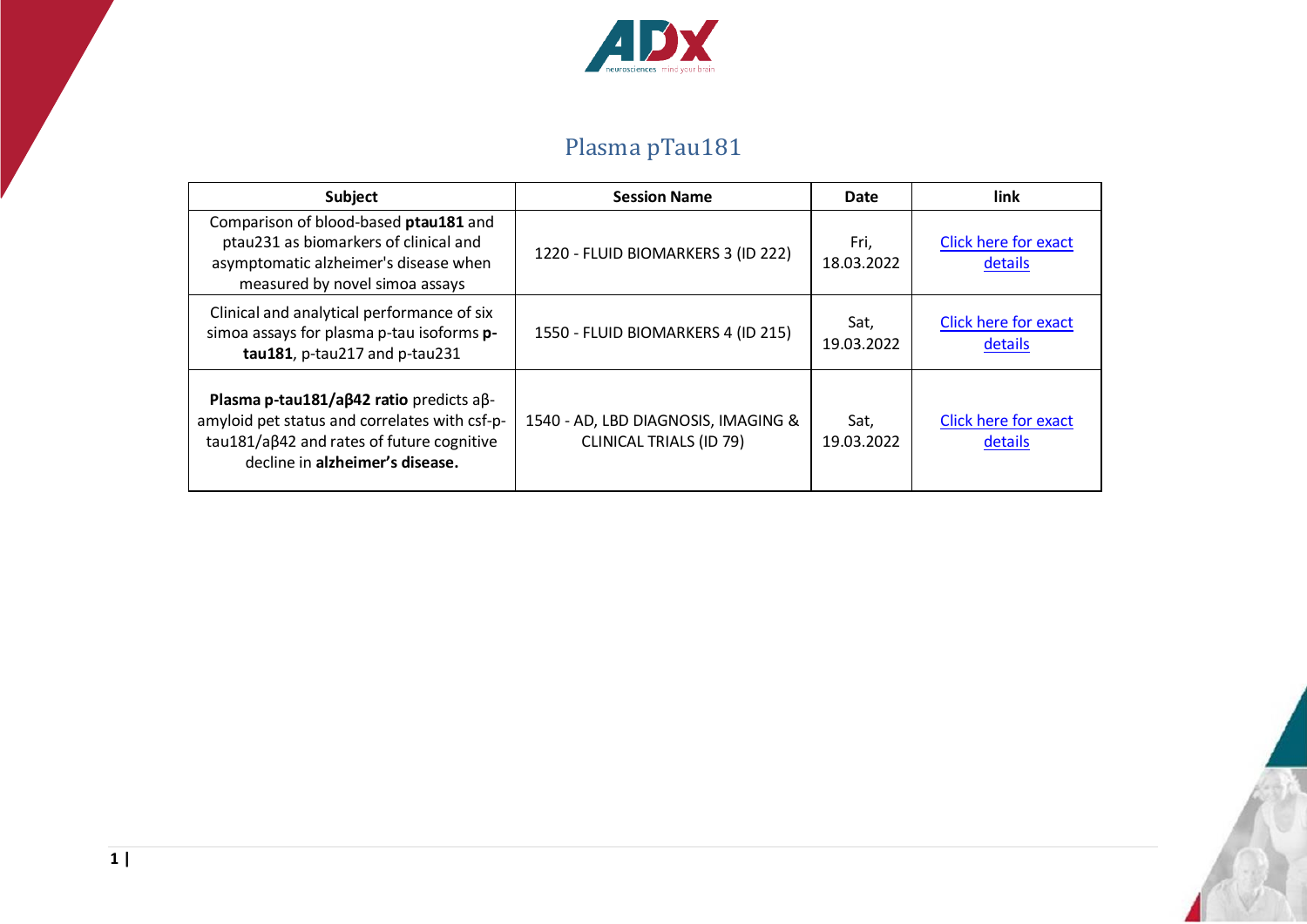

## Synaptic markers in AD

| <b>Subject</b>                                                                                      | <b>Session Name</b>                                                            | Date               | link              |
|-----------------------------------------------------------------------------------------------------|--------------------------------------------------------------------------------|--------------------|-------------------|
| An ELISA for VAMP2, a CSF marker<br>for synaptic integrity in AD and<br>other neurological diseases | ON-DEMAND<br>SYMPOSIUM: DIAGNOSTIC ACCURACY, BIOMARKERS IN<br>AD, CAA, PD, LBD | Sun,<br>20.03.2022 | not available yet |

## ADx collaboration with Sysmex

| <b>Subject</b>                                                                                                    | <b>Session Name</b>                                                                    | Date               | link              |
|-------------------------------------------------------------------------------------------------------------------|----------------------------------------------------------------------------------------|--------------------|-------------------|
| Plasma biomarkers for classification of AD<br>pathology by a fully automated immunoassay<br>system (HISCL series) | On-demand symposium: AD imaging,<br>biomarker, diagnostiscs, clinical trial<br>designs | Thu,<br>17.03.2022 | Not available yet |